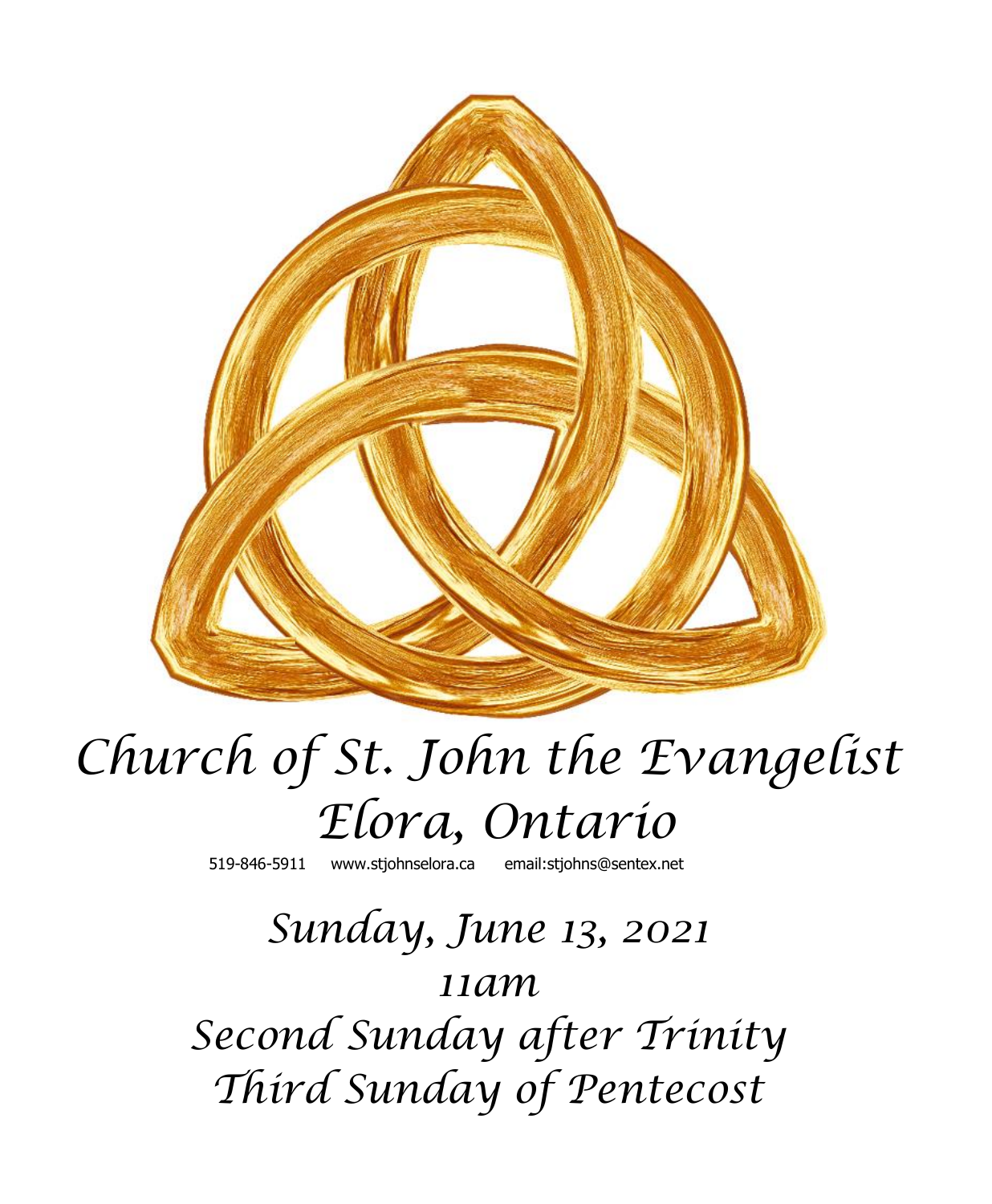# **Second Sunday after Trinity June 13, 2021 Third Sunday of Pentecost**

# **11:00 am Choral Mattins (BCP)**

*This service is live-streamed and created in compliance with Diocesan guidelines (effective June 11) of having no more than ten people on site.* 

The love of God hath been poured into our hearts through the Holy Spirit which was given unto us. *Romans 5.5*

- Minister: Dearly beloved, the Scripture moveth us in sundry places to acknowledge and confess our manifold sins and wickedness; and that we should not dissemble nor cloke them before the face of Almighty God our heavenly Father; but confess them with an humble, lowly, penitent, and obedient heart; to the end that we may obtain forgiveness of the same, by his infinite goodness and mercy. And although we ought at all times humbly to acknowledge our sins before God; yet ought we most chiefly so to do, when we assemble and meet together to render thanks for the great benefits that we have received at his hands, to set forth his most worthy praise, to hear his most holy Word, and to ask those things which are requisite and necessary, as well for the body as the soul. Wherefore I pray and beseech you, as many as are here present, to accompany me with a pure heart and humble voice unto the throne of the heavenly grace.
- Minister: ALMIGHTY and most merciful Father, All: **We have erred and strayed from thy ways like lost sheep, we have followed too much the devices and desires of our own hearts, we have offended against thy holy laws, we have left undone those things which we ought to have done, and we have done those things which we ought not to have done; and there is no health in us. But thou, O Lord, have mercy upon us, miserable offenders. Spare thou them, O God, which confess their faults. Restore thou them that are penitent; according to thy promises declared unto humankind in Christ Jesu our Lord. And grant, O most merciful Father, for his sake, that we may hereafter live a godly, righteous, and sober life, to the glory of thy holy Name. Amen.**

Minister: Almighty God, the Father of our Lord Jesus Christ, who desireth not the death of a sinner, but rather that they may turn from their wickedness, and live, hath given power and commandment to his ministers, to declare and pronounce to his people, being penitent, the absolution and remission of their sins. God pardoneth and absolveth all them that truly repent and unfeignedly believe his holy Gospel. Wherefore we beseech him to grant us true repentance and his Holy Spirit, that those things may please him which we do at this present, and that the rest of our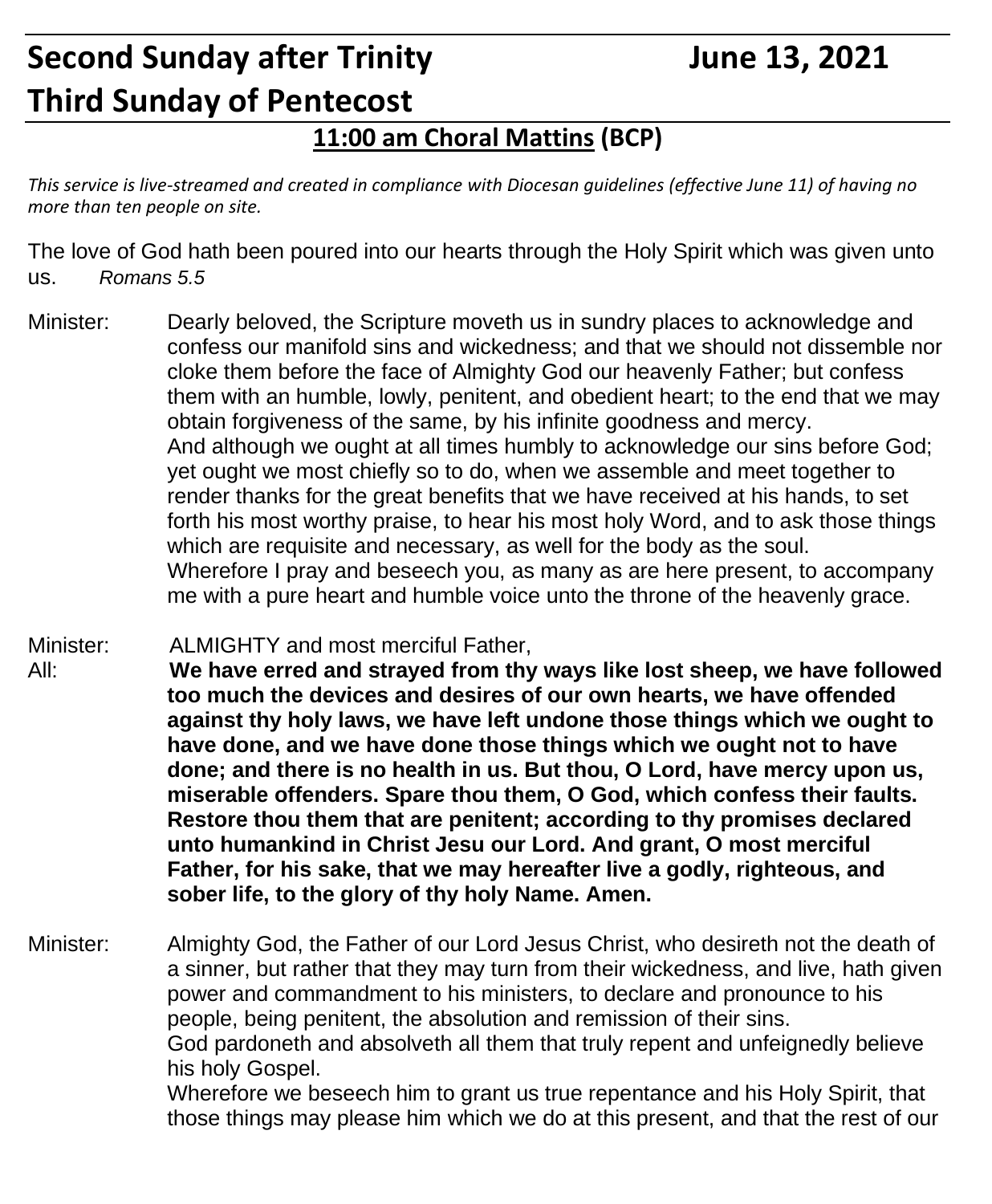life hereafter may be pure and holy; so that at the last we may come to his eternal joy; through Jesus Christ our Lord. **Amen.**

*Responses are sung.* Minister: **O LORD**, open thou our lips; People: **And our mouth shall show forth thy praise.** Minister: O God, make speed to save us; People: **O Lord, make haste to help us.** Minister: Glory be to the Father, and to the Son, and to the Holy Ghost; People. **as it was in the beginning, is now, and ever shall be, world without end. Amen.** Minister: Praise ye the Lord; People: **The Lord's Name be praised.**

**Venite** (sung by quartet)

O come, let us sing unto the Lord: let us heartily rejoice in the strength of our salvation.

Let us come before his presence with thanksgiving, and show ourselves glad in him with psalms.

For the Lord is a great God, and a great King above all gods.

In his hand are all the corners of the earth; and the strength of the hills is his also.

The sea is his, and he made it; and his hands prepared the dry land.

O come, let us worship, and fall down, and kneel before the Lord our Maker.

For he is the Lord our God; and we are the people of his pasture, and the sheep of his hand.

Today, O that ye would hear his voice:

'Harden not your hearts as in the Provocation, and as in the day of Temptation in the wilderness;

When your fathers tempted me, proved me, and saw my works.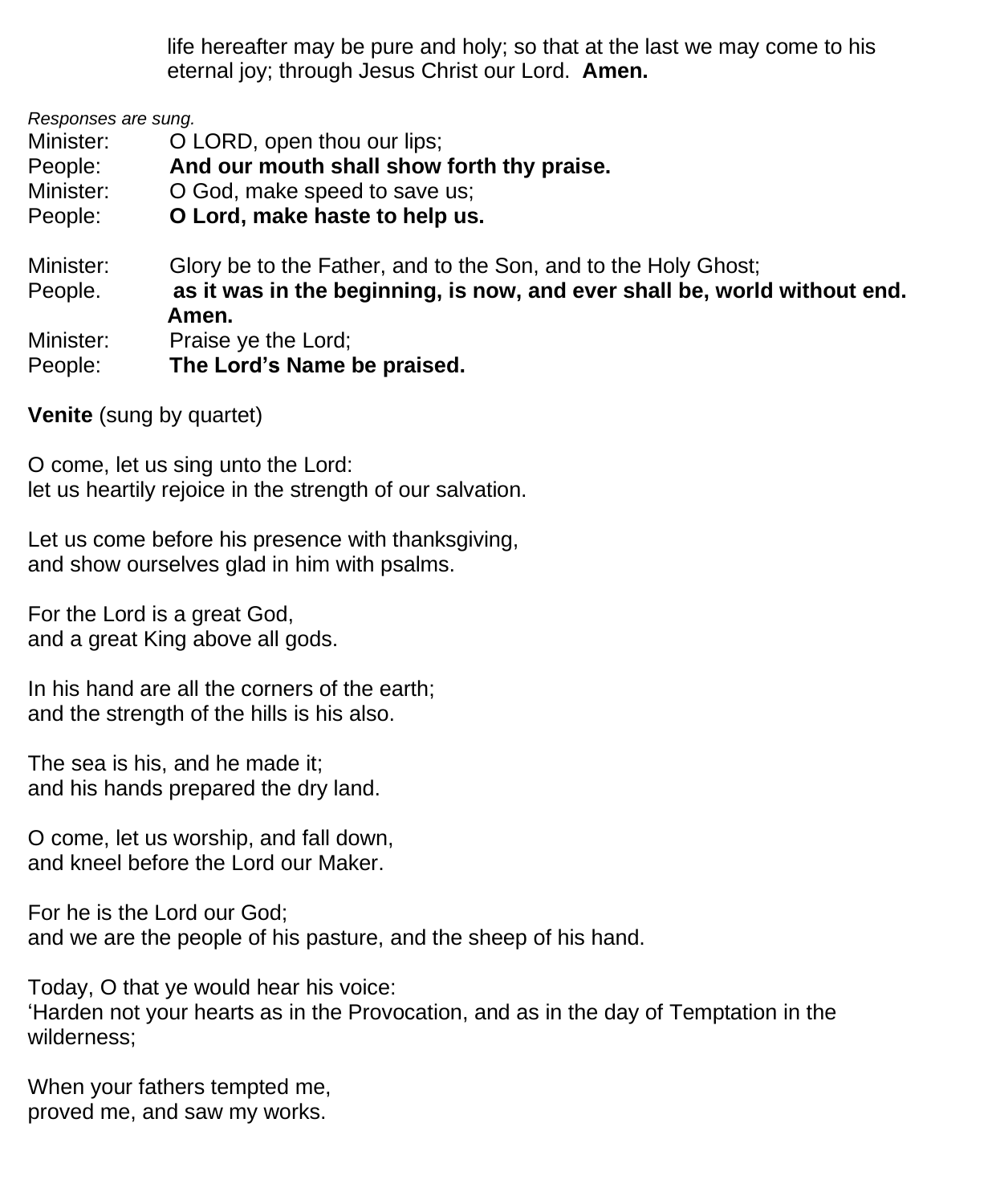Forty years long was I grieved with that generation, and said, "It is a people that do err in their hearts, for they have not known my ways";

Unto whom I sware in my wrath, That they should not enter into my rest.'

Glory be to the Father, and to the Son, and to the Holy Ghost; as it was in the beginning, is now, and ever shall be, world without end. Amen.

# **A READING FROM THE FIRST LETTER OF SAMUEL**

# **1 Samuel 15.36-16.13**

Then Samuel went to Ramah; and Saul went up to his house in Gibeah of Saul. Samuel did not see Saul again until the day of his death, but Samuel grieved over Saul. And the Lord was sorry that he had made Saul king over Israel. The Lord said to Samuel, "How long will you grieve over Saul? I have rejected him from being king over Israel. Fill your horn with oil and set out; I will send you to Jesse the Bethlehemite, for I have provided for myself a king among his sons." Samuel said, "How can I go? If Saul hears of it, he will kill me." And the Lord said, "Take a heifer with you, and say, 'I have come to sacrifice to the Lord.' Invite Jesse to the sacrifice, and I will show you what you shall do; and you shall anoint for me the one whom I name to you." Samuel did what the Lord commanded, and came to Bethlehem. The elders of the city came to meet him trembling, and said, "Do you come peaceably?" He said, "Peaceably; I have come to sacrifice to the Lord; sanctify yourselves and come with me to the sacrifice." And he sanctified Jesse and his sons and invited them to the sacrifice. When they came, he looked on Eliab and thought, "Surely the Lord's anointed is now before the Lord." But the Lord said to Samuel, "Do not look on his appearance or on the height of his stature, because I have rejected him; for the Lord does not see as mortals see; they look on the outward appearance, but the Lord looks on the heart." Then Jesse called Abinadab, and made him pass before Samuel. He said, "Neither has the Lord chosen this one." Then Jesse made Shammah pass by. And he said, "Neither has the Lord chosen this one." Jesse made seven of his sons pass before Samuel, and Samuel said to Jesse, "The Lord has not chosen any of these." Samuel said to Jesse, "Are all your sons here?" And he said, "There remains yet the youngest, but he is keeping the sheep." And Samuel said to Jesse, "Send and bring him; for we will not sit down until he comes here." He sent and brought him in. Now he was ruddy, and had beautiful eyes, and was handsome. The Lord said, "Rise and anoint him; for this is the one." Then Samuel took the horn of oil, and anointed him in the presence of his brothers; and the spirit of the Lord came mightily upon David from that day forward. Samuel then set out and went to Ramah.

# **Psalm 20**

The Lord hear thee in the day of trouble; the Name of the God of Jacob defend thee;

Send thee help from the sanctuary, and strengthen thee out of Sion;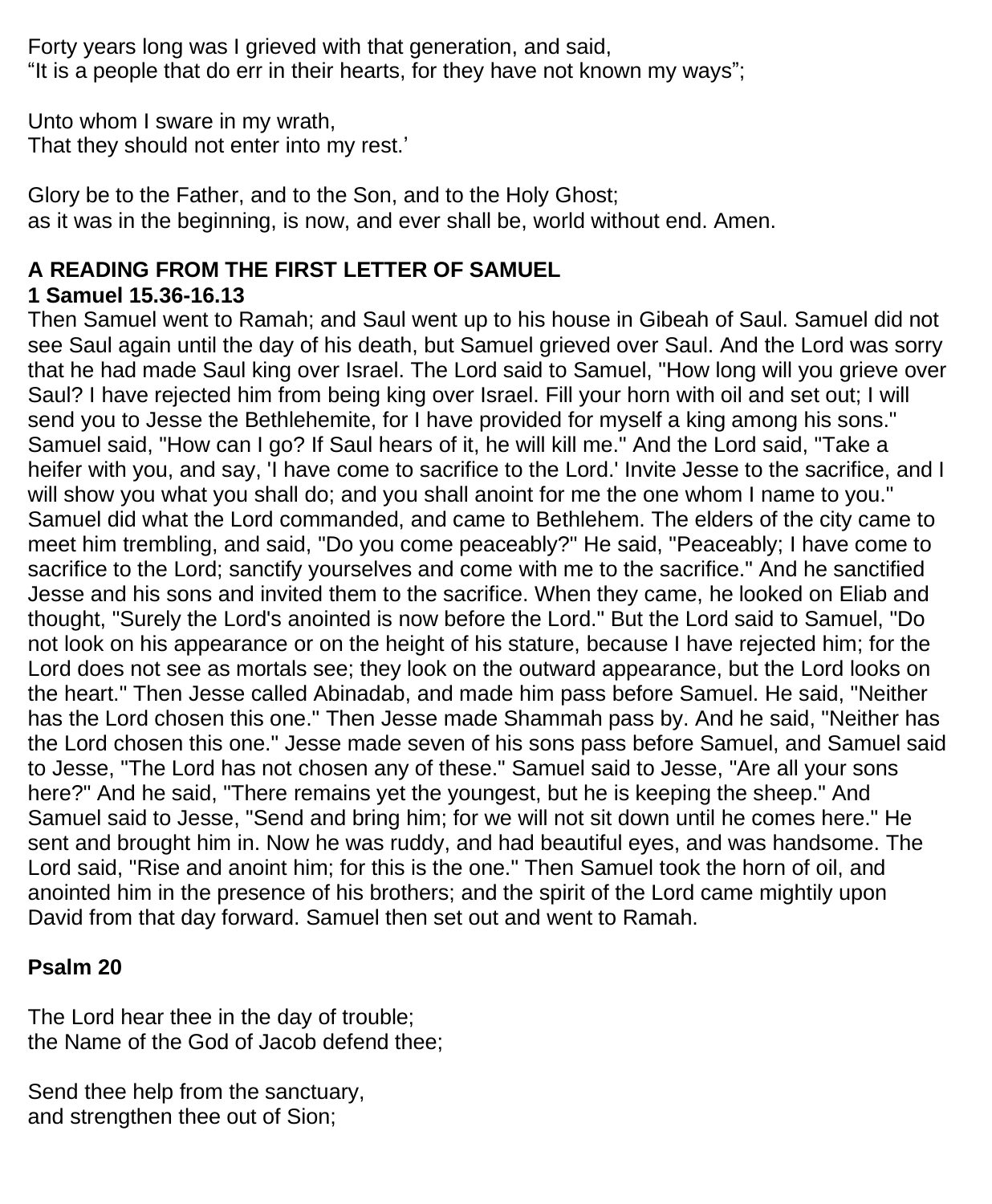Remember all thy offerings, and accept thy burnt sacrifice;

Grant thee thy heart's desire, and fulfil all thy mind.

We will rejoice in thy salvation, and triumph in the Name of our God: the Lord perform all thy petitions.

Now know I that the Lord helpeth this anointed, and will hear him from his holy heaven, even the wholesome strength of his right hand.

Some put their trust in chariots, and some in horses; but we will remember the Name of the Lord our God.

They are brought down, and fallen; but we are risen and stand upright.

O Lord, save the king, and mercifully hear us when we call upon thee.

Glory be to the Father, and to the Son, and to the Holy Ghost; as it was in the beginning, is now, and ever shall be, world without end. Amen.

#### **Reading Mark 4.26-34**

Jesus said, "The kingdom of God is as if someone would scatter seed on the ground, and would sleep and rise night and day, and the seed would sprout and grow, he does not know how. The earth produces of itself, first the stalk, then the head, then the full grain in the head. But when the grain is mightripe, at once he goes in with his sickle, because the harvest has come." He also said, "With what can we compare the kingdom of God, or what parable will we use for it? It is like a mustard seed, which, when sown upon the ground, is the smallest of all the seeds on earth; yet when it is sown it grows up and becomes the greatest of all shrubs, and puts forth large branches, so that the birds of the air can make nests in its shade." With many such parables he spoke the word to them, as they were able to hear it; he did not speak to them except in parables, but he explained everything in private to his disciples.

#### **Jubilate (Psalm 100)** Stanford in B

(sung by quartet) Be joyful in the Lord, all ye lands: serve the LORD with gladness, and come before his presence with a song. Be ye sure that the Lord he is God; he that hath made us, and not we ourselves; we are his people, and the sheep of his pasture. O go your way into his gates with thanksgiving, and into his courts with praise; be thankful unto him, and speak good of his Name. For the LORD is gracious, his mercy is everlasting;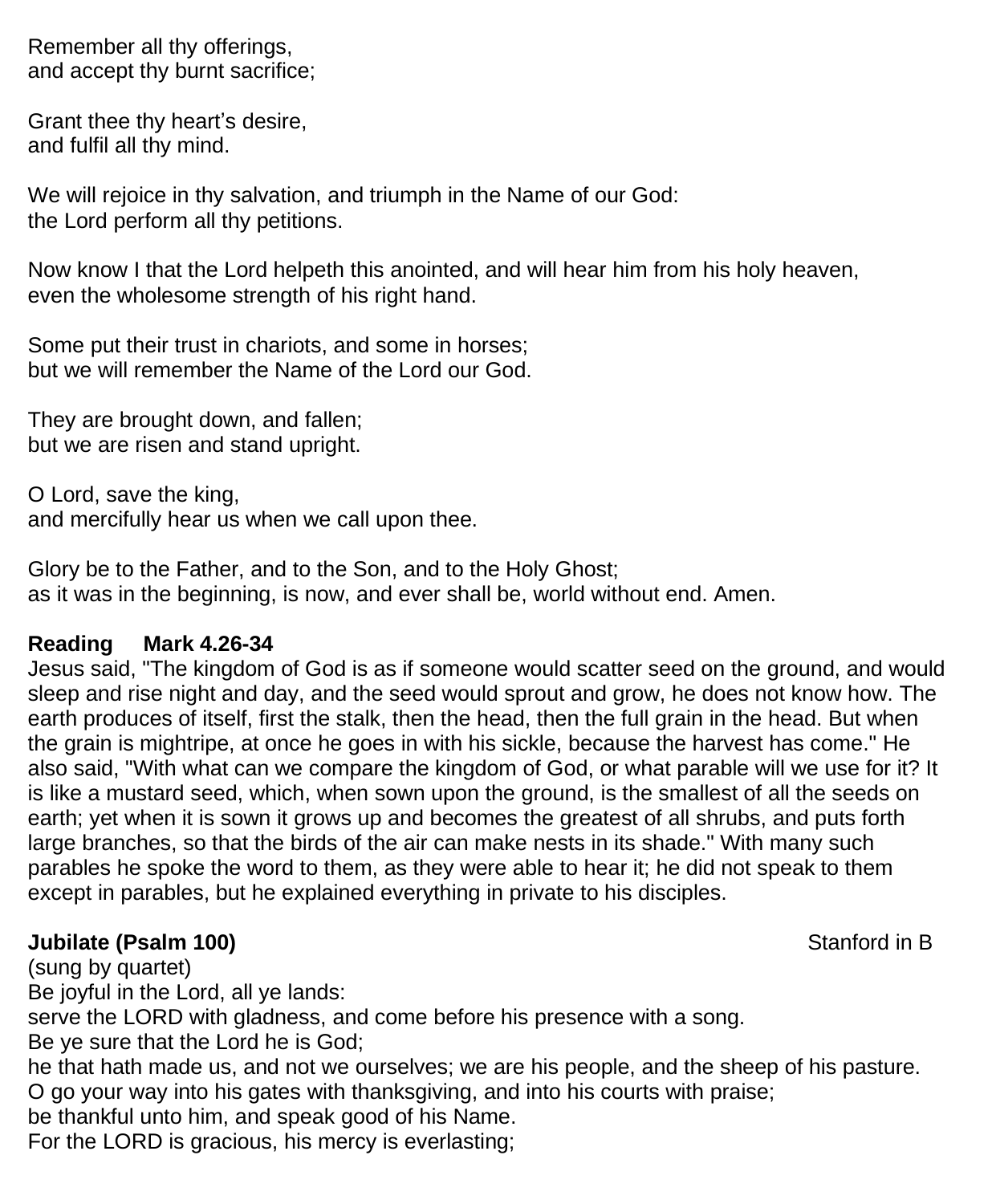and his truth endureth from generation to generation. Glory be to the Father, and to the Son, and to the Holy Ghost; As it was in the beginning, is now, and ever shall be, world without end. Amen.

Minister: I believe in God All: **the Father Almighty, maker of heaven and earth: and in Jesus Christ his only Son our Lord, who was conceived by the Holy Ghost, born of the Virgin Mary, suffered under Pontius Pilate, was crucified, dead, and buried: He descended into hell; the third day he rose again from the dead; He ascended into heaven, and sitteth on the right hand of God the Father Almighty; from thence he shall come to judge the quick and the dead. I believe in the Holy Ghost; the holy Catholic Church; the communion of saints; the forgiveness of sins; the resurrection of the body, and the life everlasting. Amen.**

*Responses are sung.*

- Minister: The Lord be with you;
- People: **And with thy spirit.**
- Minister. Let us pray.
- Minister: Lord, have mercy upon us.

People: **Christ, have mercy upon us.**

Minister: Lord, have mercy upon us.

- All: OUR Father **who art in heaven, hallowed be thy Name, thy kingdom come, thy will be done, on earth as it is in heaven. Give us this day our daily bread; and forgive us our trespasses, as we forgive them that trespass against us; and lead us not into temptation, but deliver us from evil. Amen.**
- Minister: **O Lord, show thy mercy upon us;**
- People: **And grant us thy salvation.**
- Minister: O Lord, save the Queen;
- People: **And mercifully hear us when we call upon thee.**
- Minister: Endue thy Ministers with righteousness;
- People: **And make thy chosen people joyful.**
- Minister: O Lord, save thy people;
- People: **And bless thine inheritance.**
- Minister: Give peace in our time, O Lord;
- People: **And evermore mightily defend us.**
- O God, make clean our hearts within us;
- People: **And take not thy Holy Spirit from us.**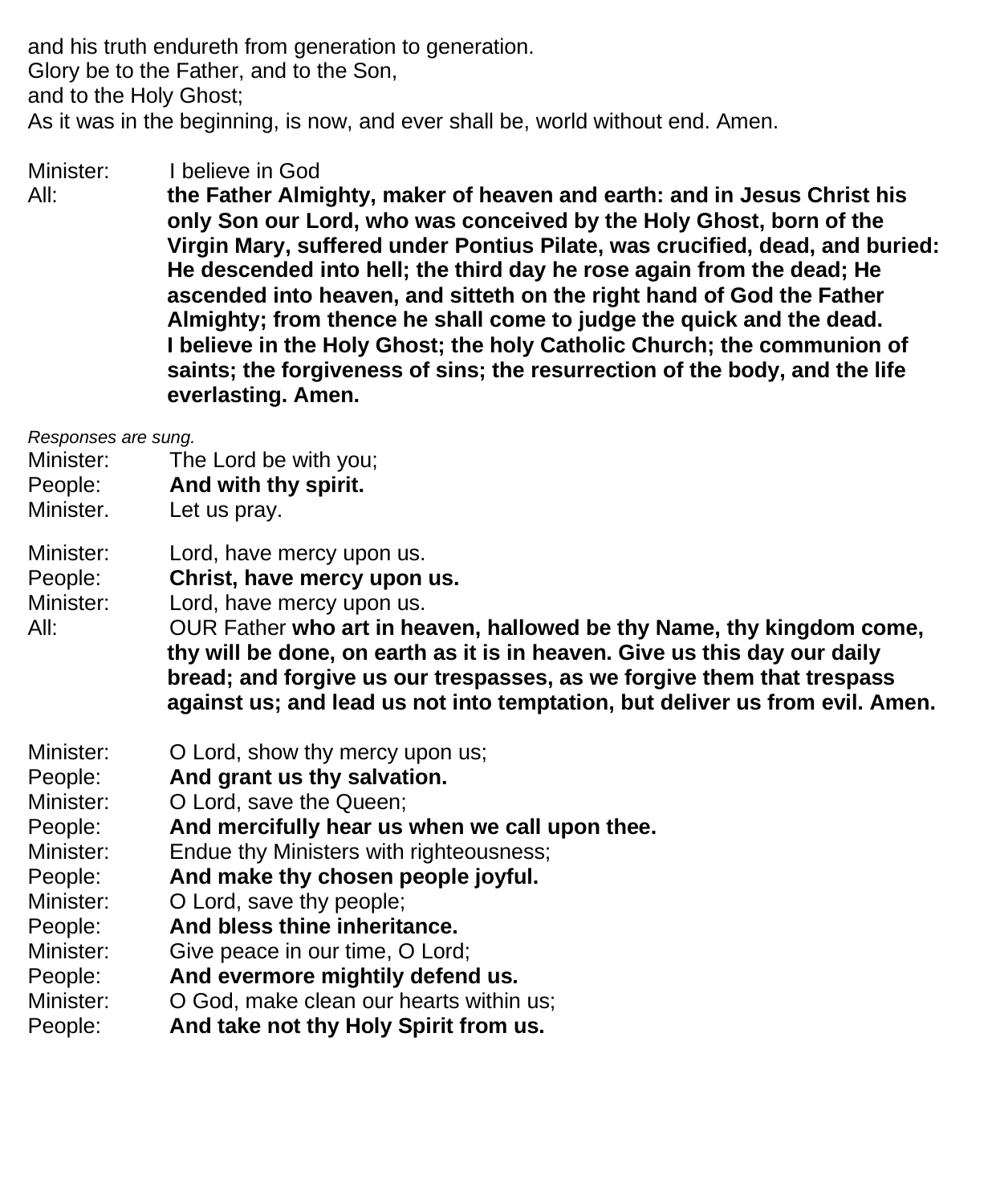### Collect of the Day

 O Lord, who never failest to help and govern them whom thou dost bring up in thy steadfast fear and love: Keep us, we beseech thee, under the protection of thy good providence, and make us to have a perpetual fear and love of thy holy Name; through Jesus Christ our Lord. **Amen.**

### The Second Collect, for Peace.

O God, who art the author of peace and lover of concord, in knowledge of whom standeth our eternal life, whose service is perfect freedom: Defend us thy humble servants in all assaults of our enemies; that we, surely trusting in thy defence, may not fear the power of any adversaries; through the might of Jesus Christ our Lord. **Amen.**

## The Third Collect, for Grace.

O LORD our heavenly Father, Almighty and everlasting God, who hast safely brought us to the beginning of this day: Defend us in the same with thy mighty power; and grant that this day we fall into no sin, neither run into any kind of danger; but that all our doings may be ordered by thy governance, to do always that is righteous in thy sight; through Jesus Christ our Lord. **Amen.**

Homily Rev'd Judy Steers

| Hymn 103 Almighty God, Thy Word is Cast |                                        |  |
|-----------------------------------------|----------------------------------------|--|
| Almighty God, thy word is cast          | Let not the world's deceitful cares    |  |
| Like seed into the ground:              | The rising plant destroy;              |  |
| Now let the dew of heaven descend       | But let it yield a hundredfold         |  |
| And righteous fruits abound.            | The fruits of peace and joy.           |  |
| Let not the foe of Christ and man       | Oft as the precious seed is sown,      |  |
| This holy seed remove:                  | Thy quickening grace bestow;           |  |
| Bur give it root in every heart,        | That all whose souls the truth receive |  |
| To bring forth fruits of love.          | Its saving power may know.             |  |

Closing Prayers for the church, the community, and the world.

### A Prayer of Saint Chrysostom.

ALMIGHTY God, who hast given us grace at this time with one accord to make our common supplications unto thee; and dost promise that when two or three are gathered together in thy Name thou wilt grant their requests: Fulfil now, O Lord, the desires and petitions of thy servants, as may be most expedient for them; granting us in this world knowledge of thy truth, and in the world to come life everlasting. **Amen.**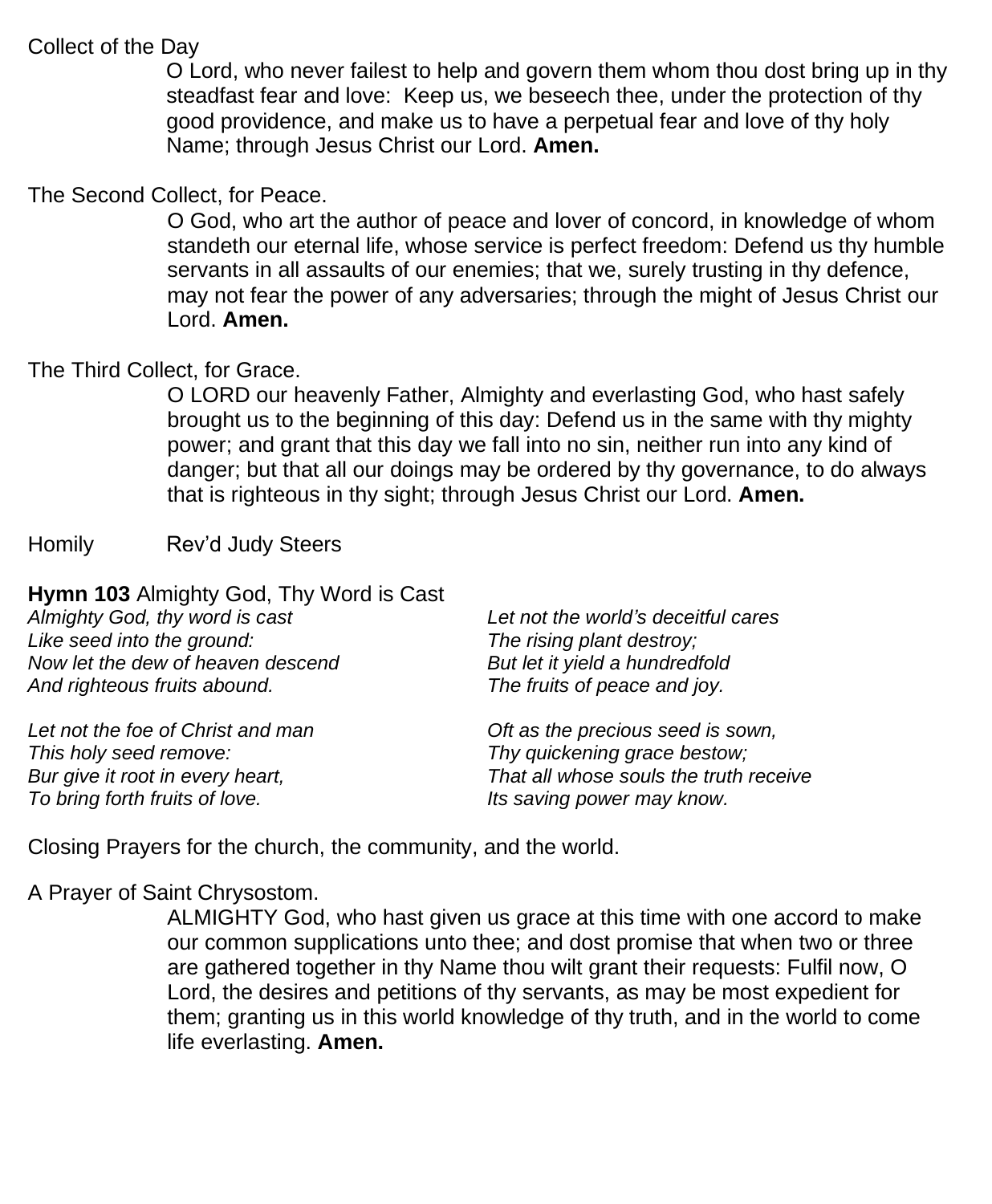#### **The Grace May the grace of our Lord Jesus Christ, the love of God, and the fellowship of the Holy Spirit, be with us all evermore. Amen.**

# **POSTLUDE** Plein Jeu from Suite du Deuxième Ton<br>
L.N. Clerambault

*Flowers are given to the glory of God and in loving memory of David Stelmacovich, nephew of Christina Stelmacovich, from the parish choir*

| Reader           | Susan Edwards                                                 |
|------------------|---------------------------------------------------------------|
| Quartet          | Heather Fleming, Janelle Santi, Lanny Fleming, Alan Macdonald |
| Video Technician | Gerry Hill                                                    |

| Rector:   | The Rev'd Canon Paul J. Walker rector.stjohnselora@gmail.com |
|-----------|--------------------------------------------------------------|
| Curate:   | curate.stjohnselora@gmail.com<br>The Rev'd Judy Steers       |
| Organist: | Jurgen Petrenko                                              |
|           |                                                              |
|           | You can call any one of us at 519-846-5911.                  |
|           | Church of St. John the Evangelist                            |
|           | 36 Henderson Street                                          |
|           | Elora, ON N0B 1S0                                            |

Facebook: St. John's Elora Website: [www.stjohnselora.ca](http://www.stjohnselora.ca/) Email: stjohns@sentex.net